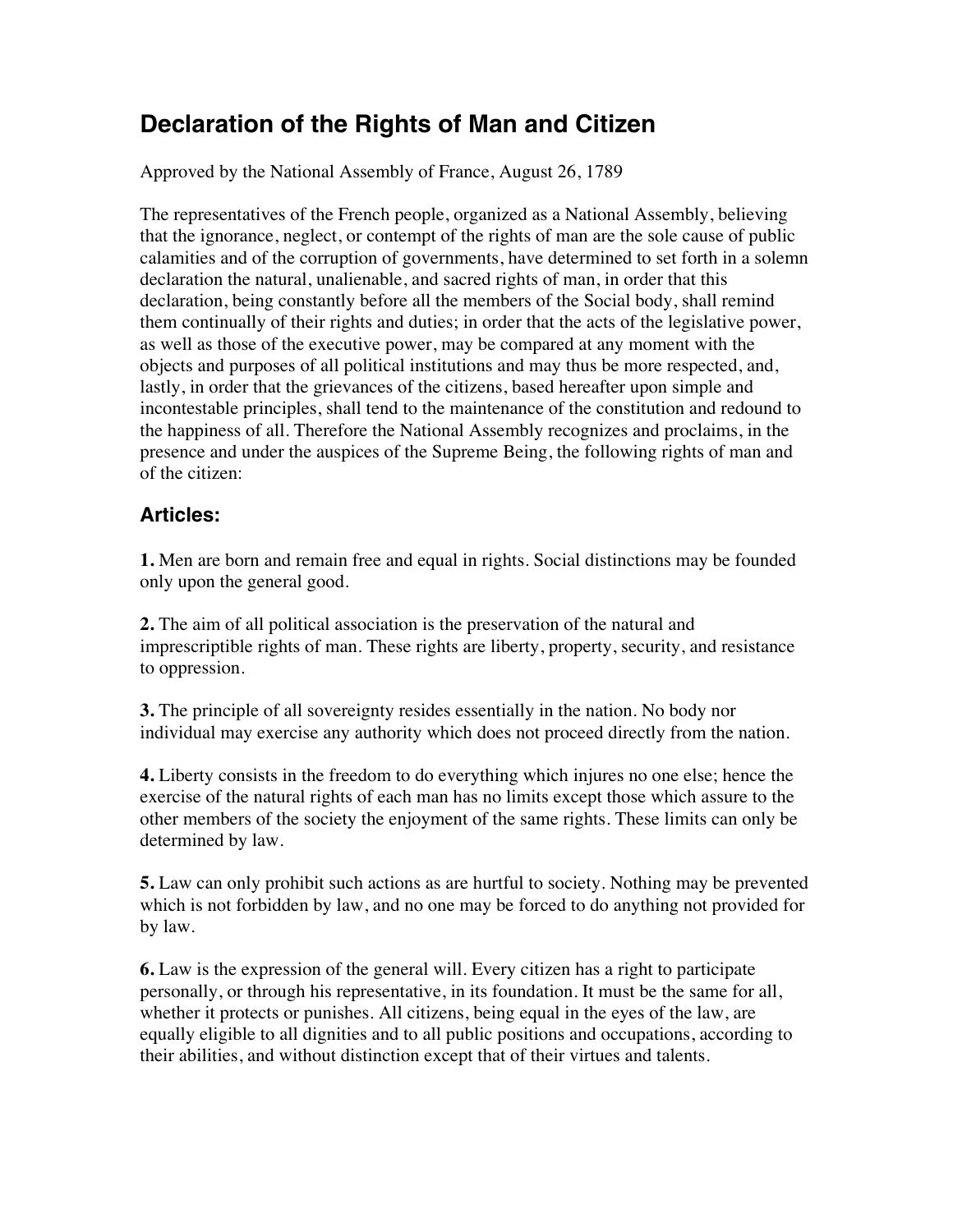**7.** No person shall be accused, arrested, or imprisoned except in the cases and according to the forms prescribed by law. Any one soliciting, transmitting, executing, or causing to be executed, any arbitrary order, shall be punished. But any citizen summoned or arrested in virtue of the law shall submit without delay, as resistance constitutes an offense.

**8.** The law shall provide for such punishments only as are strictly and obviously necessary, and no one shall suffer punishment except it be legally inflicted in virtue of a law passed and promulgated before the commission of the offense.

**9.** As all persons are held innocent until they shall have been declared guilty, if arrest shall be deemed indispensable, all harshness not essential to the securing of the prisoner's person shall be severely repressed by law.

**10.** No one shall be disquieted on account of his opinions, including his religious views, provided their manifestation does not disturb the public order established by law.

**11.** The free communication of ideas and opinions is one of the most precious of the rights of man. Every citizen may, accordingly, speak, write, and print with freedom, but shall be responsible for such abuses of this freedom as shall be defined by law.

**12.** The security of the rights of man and of the citizen requires public military forces. These forces are, therefore, established for the good of all and not for the personal advantage of those to whom they shall be intrusted.

**13.** A common contribution is essential for the maintenance of the public forces and for the cost of administration. This should be equitably distributed among all the citizens in proportion to their means.

**14.** All the citizens have a right to decide, either personally or by their representatives, as to the necessity of the public contribution; to grant this freely; to know to what uses it is put; and to fix the proportion, the mode of assessment and of collection and the duration of the taxes.

**15.** Society has the right to require of every public agent an account of his administration.

**16.** A society in which the observance of the law is not assured, nor the separation of powers defined, has no constitution at all.

**17.** Since property is an inviolable and sacred right, no one shall be deprived thereof except where public necessity, legally determined, shall clearly demand it, and then only on condition that the owner shall have been previously and equitably indemnified.